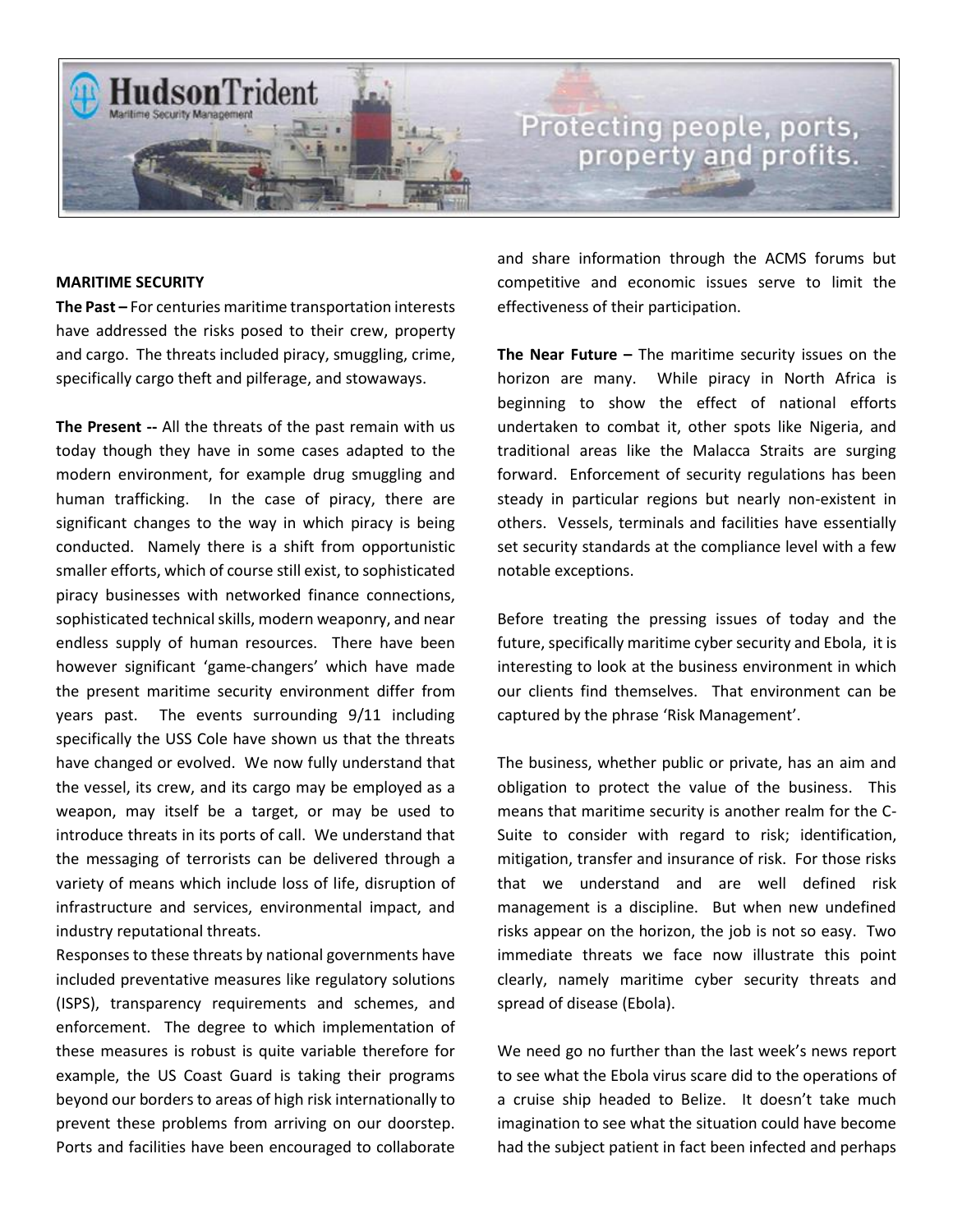been contagious prior to isolation. Ebola is serving as an example of security threat which can impact the health and safety of the vessel and port operations—for which the companies, ports and indeed governments are largely unprepared. Planning, equipment, training, exercises and continuous measurable improvement is urgently called for. Economic interests are of course tied to the enormous potential for human impact.

### **But what about the threat we cannot easily see?**

#### **MARITIME CYBER SECURITY**

**The Problem** - Gone are the days when the physical security described in the ISPS Code provided vessel operators with guidance for adequate protection needed to ensure safe transit of crews, cargo, and vessels. With today's sophisticated automation and communications capabilities, introduced to meet both regulatory and commercial requirements, new cyber-based risks have been introduced that vessel owners must now address.

The expanded utilization and connectivity of Supervisory Control and Data Acquisition (SCADA) equipment on vessel networks has replaced physically independent systems and while these newer systems are highly integrated and remotely accessible they have outpaced the security controls needed to secure vessels from cyberattack. As it is, automated maritime systems are typically not managed to IT best practices. Instead, they are relegated to the traditional physical security practices stipulated by the ISPS and ISM regulations and have not yet adapted to address emergent cyber threats. In short, cyber risks exist with Internet access point, every email opened, every attachment downloaded, every file exchanged on a flash drive, every un-patched software application, and every time a third party contractor accesses to your company's network.

*Cyber threat actors, regardless of their political or ideological motivations, no longer require physical access to vessels or facilities in order to commit harm, to steal information for criminal purposes or perhaps worse. In today's hyperconnected world, vessels are hack able from anywhere.*

**The Vulnerability** – While maritime trade connotes the streamlined movement of cargoes and mariners across oceans, cyber risks, such as malware, DDoS attacks, and botnets can be easily and unknowingly introduced at any point in the ecosystem. As a result, maritime companies are acutely vulnerable to cyber risk. Organizational and network vulnerabilities can be easily exploited by hackers intent on disrupting shipboard systems such as navigational and operational systems, Global Positioning Satellites (GPS), marine Automatic Identification System (AIS), and the Electronic Chart Display and Information System (ECDIS). The Security Association for the Maritime Industry (SAMI) is constantly monitoring potential security threats and recently reported<sup>1</sup> that of the world's top 20 container carriers, 16 were found to have serious security gaps. Moreover, cybersecurity capability 'maturity' on vessels and at ports is 10 to 20 years behind typical office-based network environments. Lloyd's Register (LR) further discovered that cyber threats can extend beyond software, impacting non-related operational issues, such as misuse of systems which contain software critical to vessel safety.

**What's at Risk?** - Unlike office network environments, compromised SCADA devices or an ECDIS system can result in environmental damage, property losses and/or physical injury, or in the worst cases death. Negative impacts to policy, compliance and finances may also trigger class action lawsuits. Specifically, networked navigational and loading management systems, which represent vulnerable, high impact points of compromise, are prime targets for terrorists. Vessels, representing the most expensive asset in most maritime companies, are particularly vulnerable to cyber threats since operators regularly access the vessel's network and related management information systems from remote sites. While such access introduces cyber risk to the vessel, it represents operational risk to the business.

Crews and cargos are also increasingly at risk of piracy and theft because of the escalating and expanding nature of cyber threats. Poorly protected access endpoints, including human input devices, become virtual gateways, exposing SCADA devices and networks to probing cyber threats.